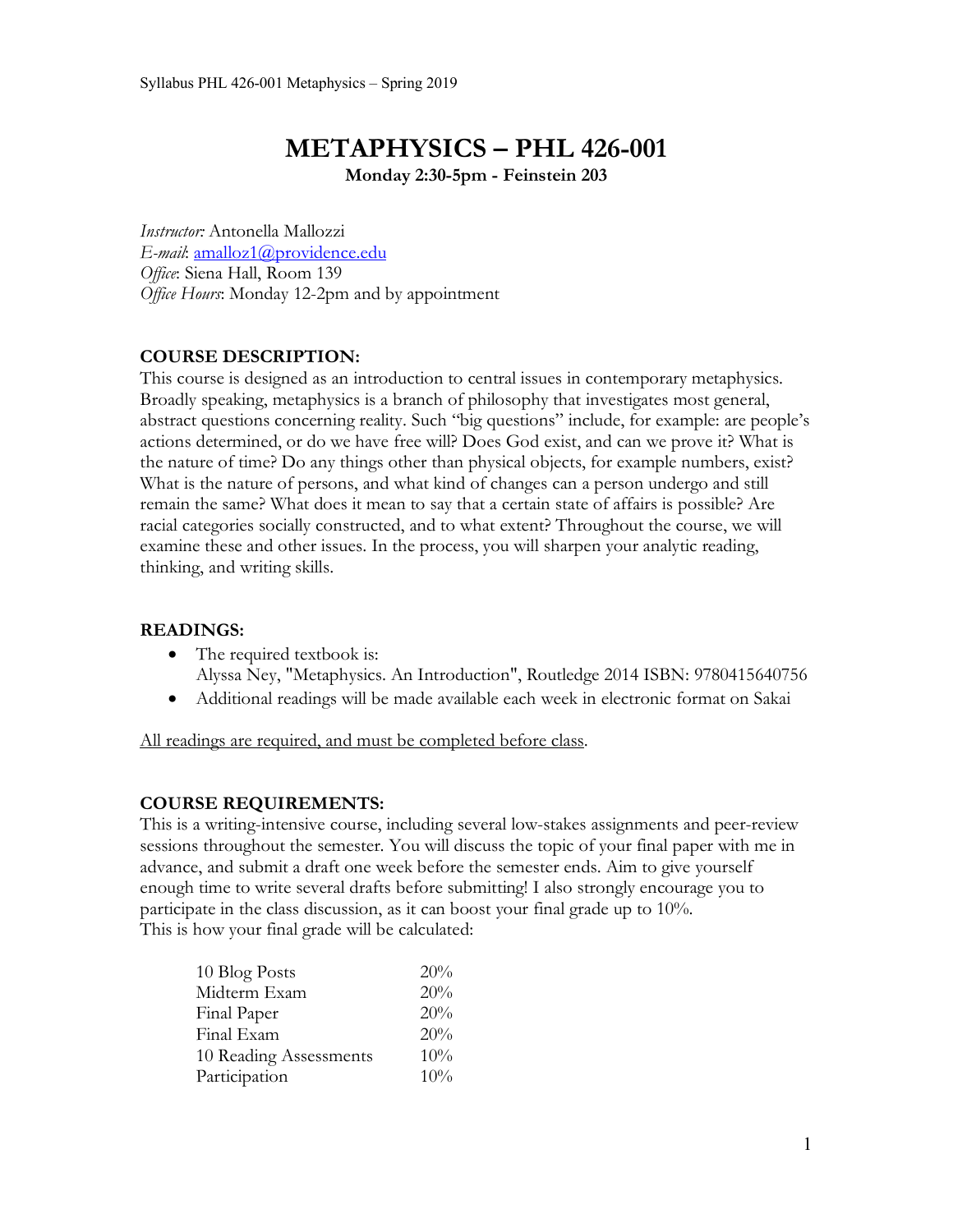## BLOG POSTS (20 points):

300-350 words on the current week's reading, to be submitted weekly, by Sunday night 11:59pm, on the Sakai class blog (Forum). In order to get full credit, you must submit 5 posts before the midterm exam and 5 after the midterm and before the final, for a total of 10 posts. The first post is due on February 3rd.

## MIDTERM EXAM (20 points):

A combination of short answers and multiple-choice questions on the topics covered during the first part of the semester. It will take place on March 18<sup>th</sup>.

#### FINAL EXAM (20 points):

A combination of short answers and multiple-choice questions on the topics covered during the second part of the semester. It will take place on May  $13<sup>th</sup>$ .

## FINAL PAPER (20 points):

Approximately 1200, to be submitted on Sakai by 10am on May  $13<sup>th</sup>$ . NO LATE PAPERS WILL BE ACCEPTED.

A draft of the paper is due a week before, on May  $6<sup>th</sup>$ . Bring two printed copies of your draft to class. Although you won't receive a grade on your draft, failure to turn it in will result in a 10% deduction from the mark you receive on the final version of the paper.

## READING ASSESSEMENTS (10 points):

Reading assessments are short questions based on the assigned readings. They will be given at the beginning of class and you will have 5-8' to respond in paragraph form. You will not receive a letter grade for the free writes, but *minus (-)* check  $(\sqrt{})$ , or *plus* (+). These assignments will ensure that everyone is on time and has done the readings, and they will be a springboard for discussion.

## ATTENDANCE & CLASS PARTICIPATION (10 points):

Attendance will be taken at the beginning of each class. Unjustified absences are not allowed: your final grade will drop a whole letter if you are absent after one unexcused absence. You should come to class prepared and ready to engage in philosophical discussion. Actively participating in the in-class discussion will count towards 10% of your final grade.

#### EXTRA CREDIT:

No extra credit! You will have enough opportunities to improve your grade through assignments and class participation.

#### GRADING SCHEME: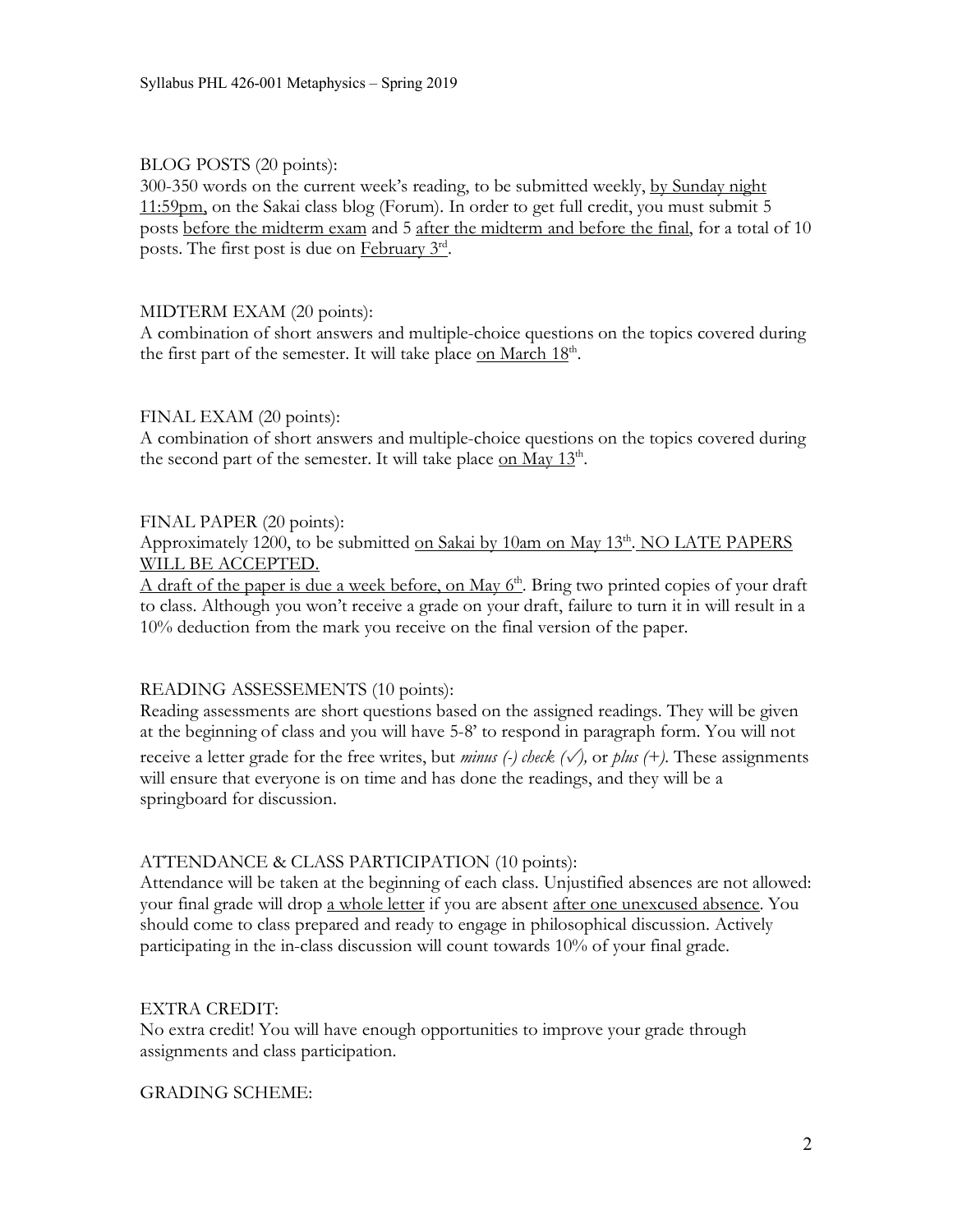| A     | 95-100%     |
|-------|-------------|
| $A -$ | $91 - 94\%$ |
| B+    | 87-90%      |
| B     | 83-86%      |
| В-    | 80-82%      |
| C+    | 77-79%      |
| C     | 73-76%      |
| $C-$  | $70 - 72%$  |
| D+    | 67-69%      |
| D     | 63-66%      |
| D-    | 60-62%      |
| F     | $0 - 59\%$  |
|       |             |

# RESOURCES:

If you need clarification on the readings always make sure to ask in class, or during office hours, or to email me at amalloz1@providence.edu

I also recommend looking at the following sites as a resource on philosophical topics and authors:

Stanford Encyclopedia of Philosophy: http://plato.stanford.edu/ Internet Encyclopedia of Philosophy: http://www.iep.utm.edu/

## COURSE OBJECTIVES:

As part of the College Core Curriculum, this course will

- Focus primarily on the analysis of philosophical questions, arguments, and/or perspectives
- Provide students with the opportunity to explain, analyze, and evaluate philosophical questions, arguments, and/or perspectives
- Demonstrate how understanding philosophical concepts helps to illuminate contemporary issues

## PLAGIARISM:

Plagiarism and other forms of cheating are not tolerated and will be subject to penalties in conformity with the College's policy on Academic Integrity. All papers will be submitted to Turnitin on Sakai. Make sure you understand what plagiarism is and the consequences it might have. You can find the most recent policy here:

http://catalog.providence.edu/content.php?catoid=25&navoid=856#Academic\_Honesty

A broader listing of Providence College Academic policies is located here:

http://catalog.providence.edu/content.php?catoid=25&navoid=856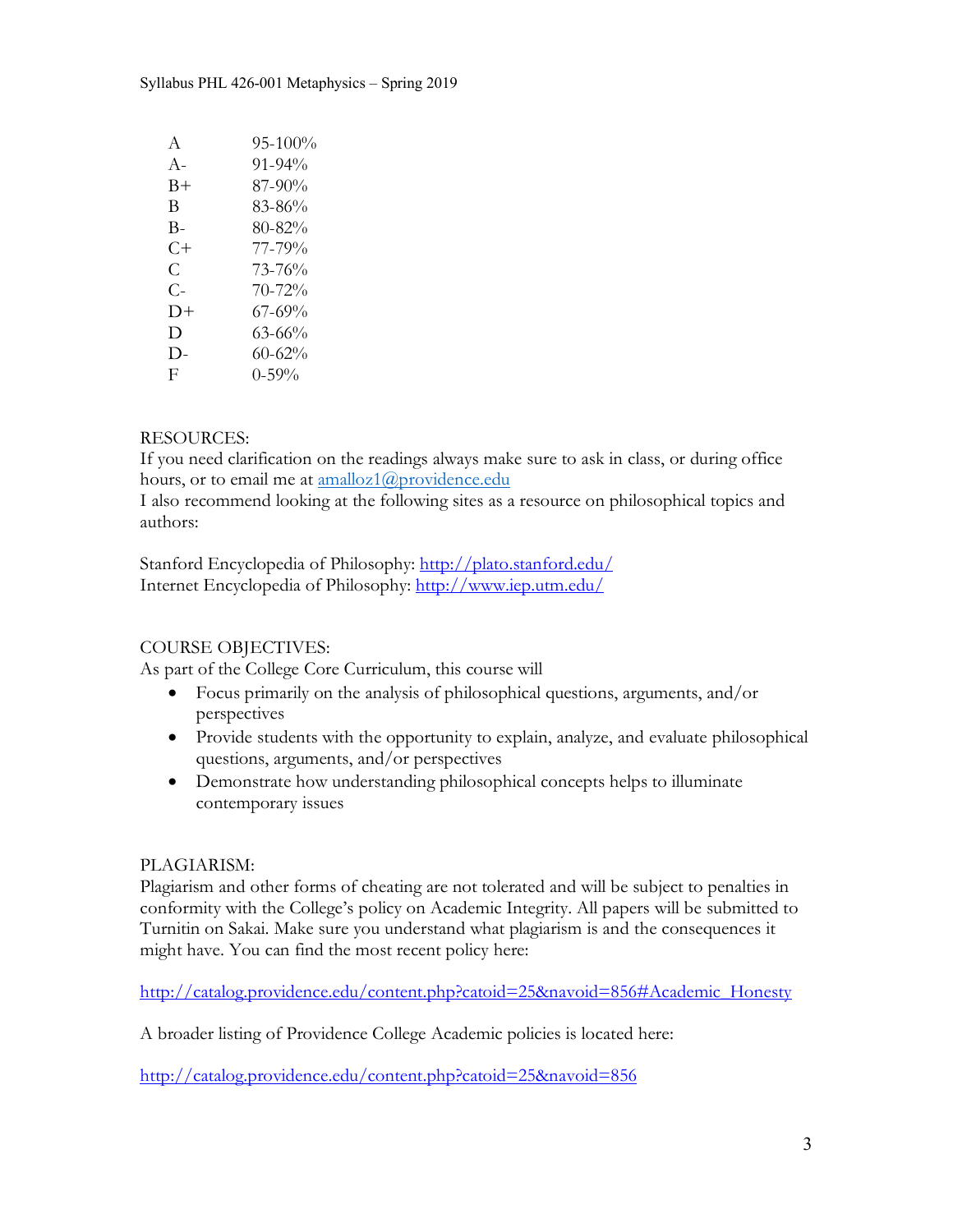*Students with documented disabilities (learning, physical, medical, temporary) will be provided reasonable academic accommodations in this course, coordinated by the Office of Academic Services (OAS). Students with disabilities are encouraged to contact the assistant director for disability services to discuss their needs and arrange individualized services. You are also encouraged to contact me at the beginning of the course to make me aware of your needs.*

\*\*\*There might be changes to the schedule below in due course. Always make sure to refer to the latest version of the syllabus by checking Sakai or asking me at amalloz1@providence.edu \*\*\*

# **CLASS SCHEDULE:**

(All chapter and page references are to our textbook: Alyssa Ney, *Metaphysics. An Introduction*)

| Date                                  | Topic                                                  | Readings                                                                                                                                                           |
|---------------------------------------|--------------------------------------------------------|--------------------------------------------------------------------------------------------------------------------------------------------------------------------|
| 1/14                                  | Syllabus &<br>Policies<br>+ Philosophical<br>Reasoning | "Preparatory Background. Logic for Metaphysics", pp 1-18                                                                                                           |
| 1/21                                  |                                                        | NO CLASS (Martin Luther King Jr. Holiday)                                                                                                                          |
| 1/28                                  | Ontology                                               | Ch. 1, pp. 30-50<br>+ Quine, "On What There Is" (Sakai)<br>+ Writing Workshop: Pryor, "Guidelines on Writing a Philosophy Paper" (distributed in class)            |
| 2/4                                   | Ontology<br>(continued)                                | Ch. 1 pp. 50-58 + Schaffer, "On What Grounds What" (Sakai)                                                                                                         |
| 2/11                                  | Abstract<br>Entities                                   | Ch. 2, pp. 60-71 and 77-80                                                                                                                                         |
| 2/18                                  |                                                        | NO CLASS (President's Day Holiday)                                                                                                                                 |
| $\sqrt{2/19}$<br>(Monday<br>schedule) | Material<br>Objects                                    | Ch. 3 pp. 89-103<br>+ Smart, "How to Re-identify the Ship of Theseus" (Sakai)                                                                                      |
| 2/25                                  | Time                                                   | Ch. 5 pp. 138-152<br>+ Sider, "Time" (Sakai)<br>+ *McTaggart, "The Unreality of Time" (Sakai) optional                                                             |
| 3/4                                   | The Mind-Body<br>problem                               | Chalmers: "The Hard Problem of Consciousness" (Sakai)<br>Montero: "The Body Problem" (Sakai)<br>*Chalmers: "How Do You Explain Consciousness?" (TED talk) optional |
| 3/11                                  |                                                        | <b>NO CLASS</b> (Spring recess)                                                                                                                                    |
| 3/18                                  |                                                        | <b>MIDTERM EXAM</b>                                                                                                                                                |